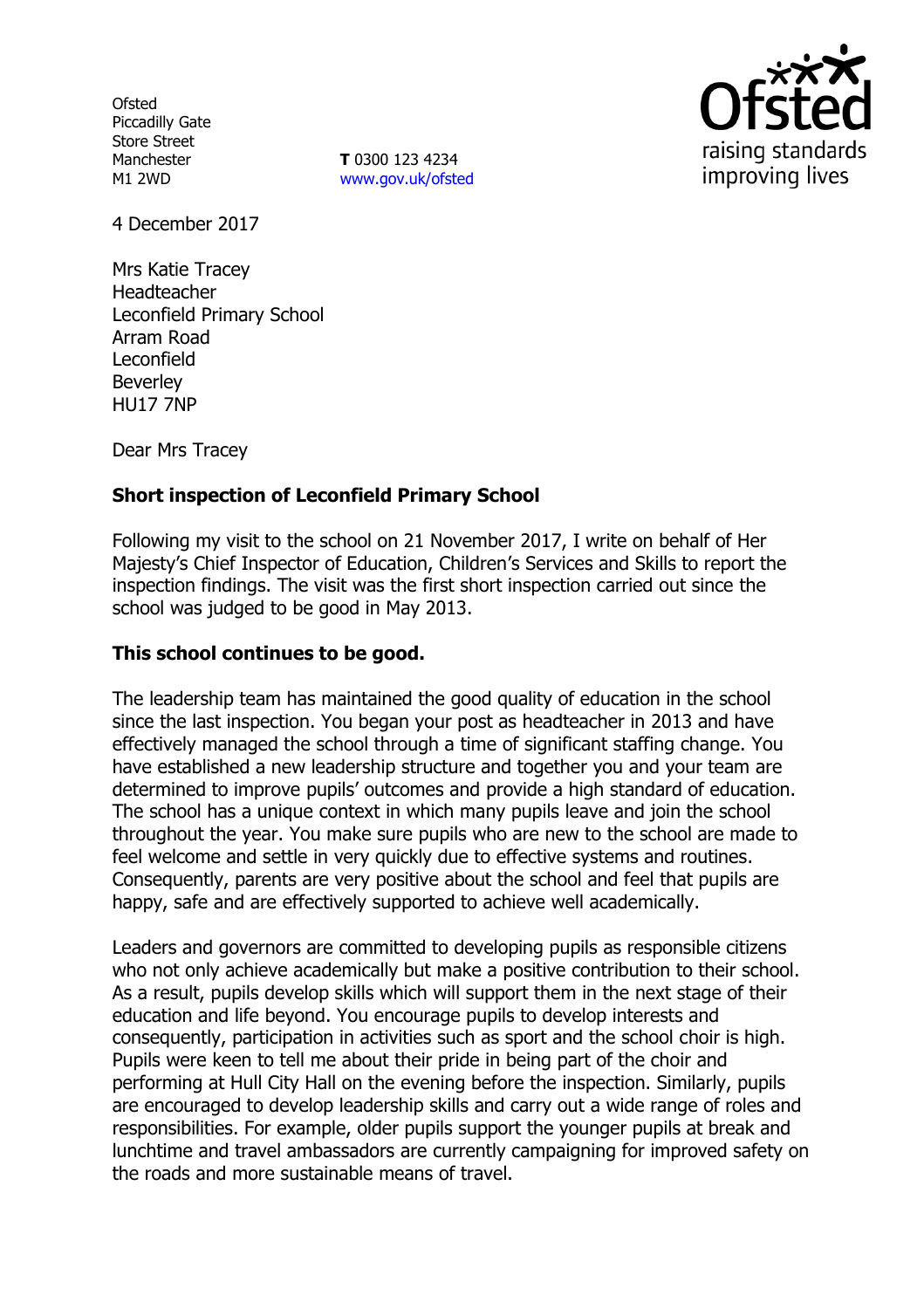

You have successfully addressed the area for improvement about writing which was identified at the last inspection. As a result, the proportion of pupils reaching and exceeding the expected standard at the end of key stages 1 and 2 was above the national average in 2017. However, you are aware that phonics is an area for improvement. Steps taken by leaders are already improving the quality of phonics teaching and you are keen for an increasing proportion of pupils to meet the expected standard in the phonics screening check by the end of Year 1.

Leaders have a clear understanding of the school's strengths and weaknesses and use this to identify appropriate priorities for development. This has resulted in strong and improving outcomes throughout each key stage in reading, writing and mathematics. However, you acknowledge that by including more precise success criteria in school improvement plans, leaders will be able to check the impact of school improvement actions more rigorously. In addition, you have identified that more reliable and accurate assessment information, particularly in reading and mathematics, will support leaders in further increasing the rate of pupils' progress.

## **Safeguarding is effective.**

Governors ensure that safeguarding is a high priority by including it as a standing agenda item at meetings. Regular safeguarding reports from the designated safeguarding leader and an annual audit support governors in checking that systems in school are fit for purpose and records are detailed and of high quality. You make sure that staff receive regular training updates so that they are effective in recognising and responding to signs of concern.

Pupils are very happy at school. They say they feel safe and do not think bullying is an issue. They trust that staff will deal with any issues of poor behaviour, firmly and fairly, through the behaviour system. The curriculum provides countless opportunities to support children in being safe and consequently, pupils talk confidently about how to stay safe, for example when they are online or crossing the road.

# **Inspection findings**

- Leaders have taken effective action to improve the quality of teaching and learning. A wide range of training and development opportunities have resulted in staff being more reflective on the impact of their teaching on pupils' learning. Teachers have also established successful links with other schools. This is supporting them in moderating assessment judgements and has raised teachers' awareness of the curriculum expectations for each year group. Staff value the training they receive and know that the regular feedback from leaders helps them to identify how to improve their practice further. Leaders have successfully created a culture of openness which encourages staff to learn from each other and colleagues in other schools. You are also ensuring that there is capacity for further improvement by giving responsibilities to a wider range of teachers who are now involved in checking the quality of teaching and supporting new staff.
- Leaders were disappointed with the dip in reading outcomes at the end of key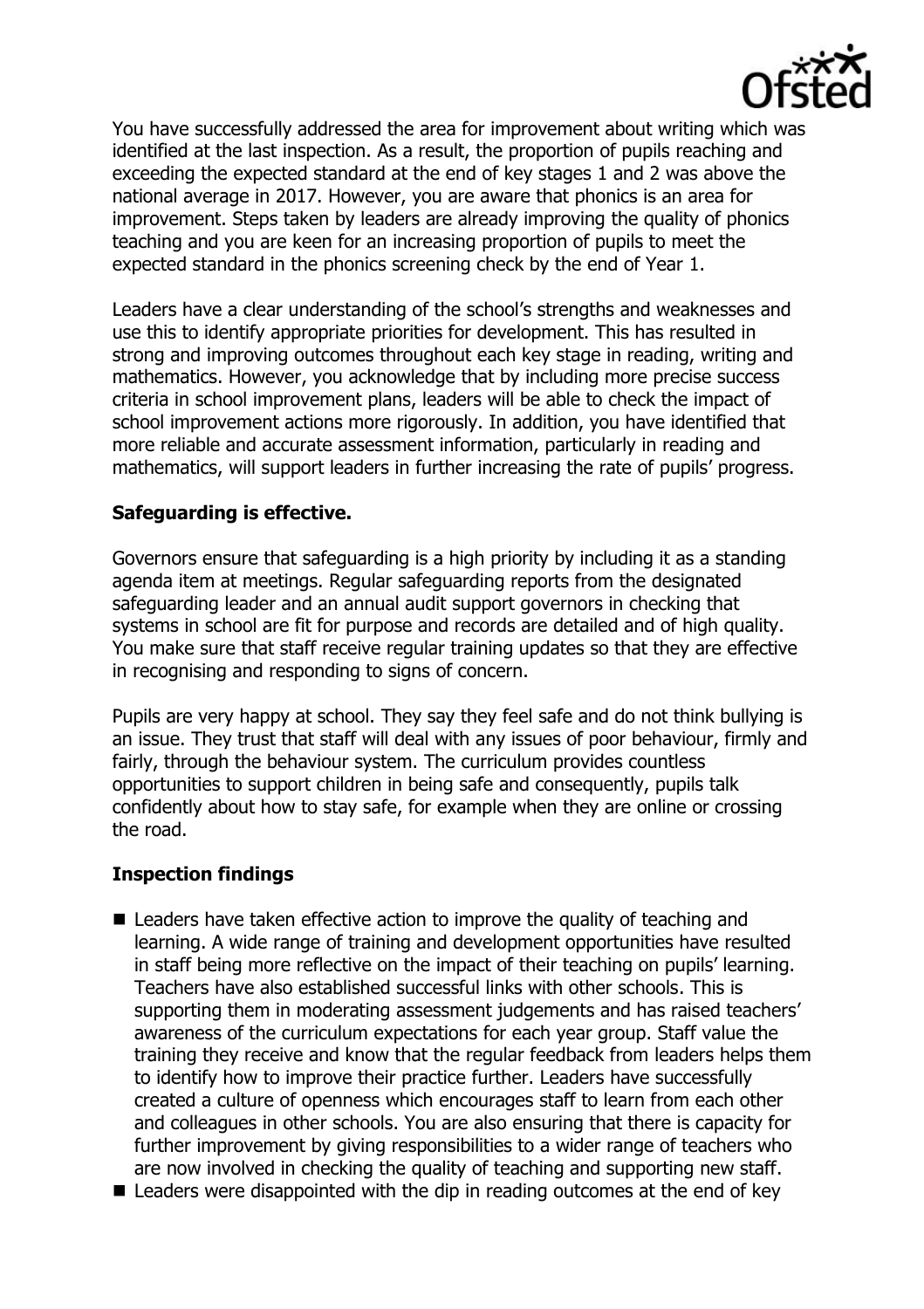

stage 2 in 2016. However, leaders' swift action resulted in improved attainment and progress in 2017. You have made sure that reading remains a high priority, as attainment at key stage 2 is still not quite as strong as it is in writing and mathematics. Pupils enjoy reading and talk with pleasure about their favourite authors and the importance of reading regularly. Reading areas in classrooms are capturing pupils' interest and enthusiasm for reading. Leaders have identified that the school's assessment information is not currently able to provide reliable and accurate enough information to help them check the progress of individuals and groups of pupils. You are keen to quickly rectify this so that reading can continue to improve at a faster rate.

- Pupils' outcomes in phonics by the end of Year 2 are above average and improving. However, the proportion of pupils who meet the standard in the phonics screening check by the end of Year 1 has been consistently below the national average. Leaders' actions are resulting in improvements though. Teachers demonstrate good subject knowledge in teaching phonics. The new arrangements for teaching phonics also mean that pupils' understanding is checked regularly. This means that pupils can move on more quickly, which is helping them to make faster progress.
- Pupils' outcomes in writing have improved. Attainment in writing at the end of key stage 1 was above the national average in 2016 and 2017. In key stage 2, progress has been broadly in line with average. In 2017, key stage 2 attainment improved so that the proportion of pupils reaching and exceeding the expected standard was above the national average. Since the last inspection, you have been keen to ensure that pupils have a wider range of opportunities to write across the curriculum. You also identified that in some cohorts, boys were not always reaching as high a standard as their peers nationally. Consequently, teachers are carefully choosing writing tasks, often linked to learning in other subjects, so they appeal to boys' interests. Teachers now also place a much greater emphasis on supporting pupils to check the accuracy of spelling and handwriting. This has resulted in pupils using their basic skills much more securely throughout their work.
- Attendance continues to be above national figures overall and persistent absence remains below the national average. Leaders use a range of reward strategies to encourage good attendance. Additionally, pupils' attendance data is shared with parents several times a year and a more proactive approach to addressing attendance issues has been introduced. Consequently, parents' awareness of the importance of good attendance is increasing, and absence for more minor illnesses has reduced. However, the attendance of disadvantaged pupils and pupils who have special educational needs (SEN) and/or disabilities is below average. Leaders are keen to track the attendance of these pupils with greater rigour so they can determine and adopt the most effective actions to bring about improvements.